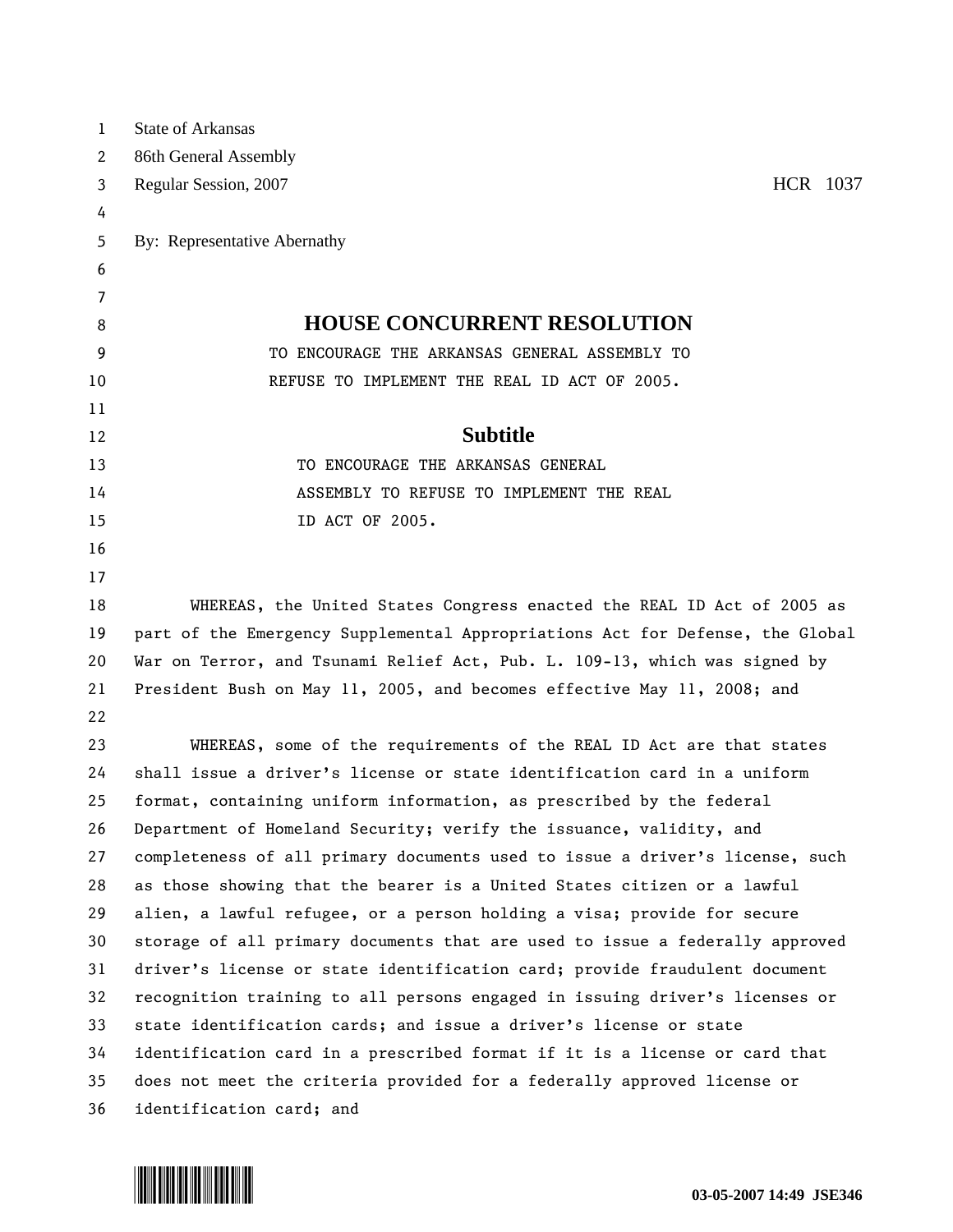**HCR1037** 

1

2 WHEREAS, use of the federal minimum standards for state driver's 3 licenses and state-issued identification cards will be necessary for any type 4 of federally regulated activity for which an identification card must be 5 displayed, including flying in a commercial airplane, making transactions 6 with a federally licensed bank, entering a federal building, or making 7 application for federally supported public assistance benefits, including 8 Social Security; and

9

10 WHEREAS, some of the intended privacy requirements of the REAL ID Act, 11 such as the use of common machine-readable technology and state maintenance 12 of a database that can be shared with the United States government and 13 agencies of other states, may actually make it more likely that a federally 14 required driver's license or state identification card or the information 15 about the bearer on which the license or card is based will be stolen, sold, 16 or otherwise used for purposes that were never intended or that are 17 criminally related than if the REAL ID Act had not been enacted; and 18

19 WHEREAS, the American Association of Motor Vehicle Administrators, the 20 National Governors Association, and the National Conference of State 21 Legislatures have estimated in a September 2006 impact analysis statement 22 that the cost to the states to implement the REAL ID Act will be more than 23 eleven billion dollars (\$11,000,000,000) over five (5) years and none of the 24 costs will be paid for by the federal government; and

25

26 WHEREAS, for all of these reasons, the American Association of Motor 27 Vehicle Administrators, the National Governors Association, and the National 28 Conference of State Legislatures in a letter dated March 17, 2005, to the 29 majority and minority leaders of the United States Senate opposed the 30 adoption of the REAL ID Act, but the opposition of those groups and the 31 groups' request that Congress rely on driver's license security provisions 32 already passed by Congress in the Intelligence Reform and Terrorism 33 Prevention Act of 2004 were largely ignored by Congress; and 34

35 WHEREAS, the regulations that are to be adopted by the federal 36 Department of Homeland Security to implement the requirements of the REAL ID